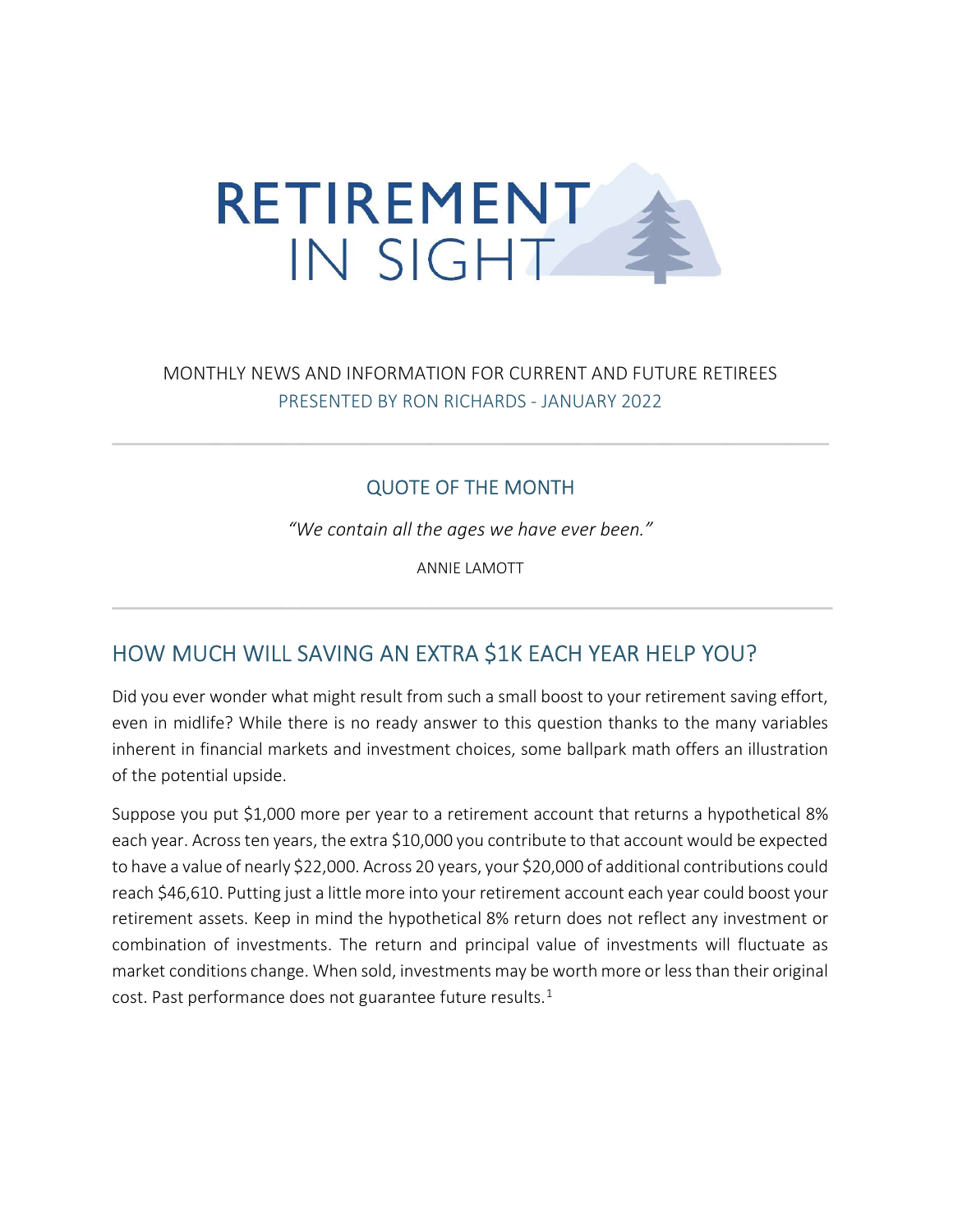

## TRAVEL TIP

## The airlines have had a change of heart about change fees

Here in the pandemic, airlines have eased up on their old habit of charging travelers \$200 or more to reschedule or cancel a flight. In many instances, if you book a main cabin fare or better, you can change your flight without a fee or snag a voucher if you cancel. Even some basic economy fares on select carriers can be changed (or canceled) these days at no cost.

Source: ThriftyTraveler.com, September 8, 2021<sup>2</sup>

# THE GRAY RESIGNATION CONTINUES

America has seen an uptick in the number of seniors leaving full-time jobs. Pew Research Center data shows that 50.3% of adults older than age 55 were retired in the third quarter of 2021, a 2.2% increase from 2019. Among those aged 65 to 74, there was a 3% increase in that two-year period; by Q3 2021, two-thirds of adults in this age bracket defined themselves as retired. This is quite a different story than the one we saw during the 2007-2009 recession, when the rate of retirement declined in America.

Why are more Americans retiring? One reason may simply be rising asset values. Now factor in the trend of working from home, and the way COVID-19 has encouraged people to rethink their priorities in life. If you are part of the "gray resignation" or want to join its ranks, it may not be so hard to reenter the workforce if that need (or want) arises. Currently, companies are struggling to attract enough job candidates to their hiring calls.<sup>3</sup>

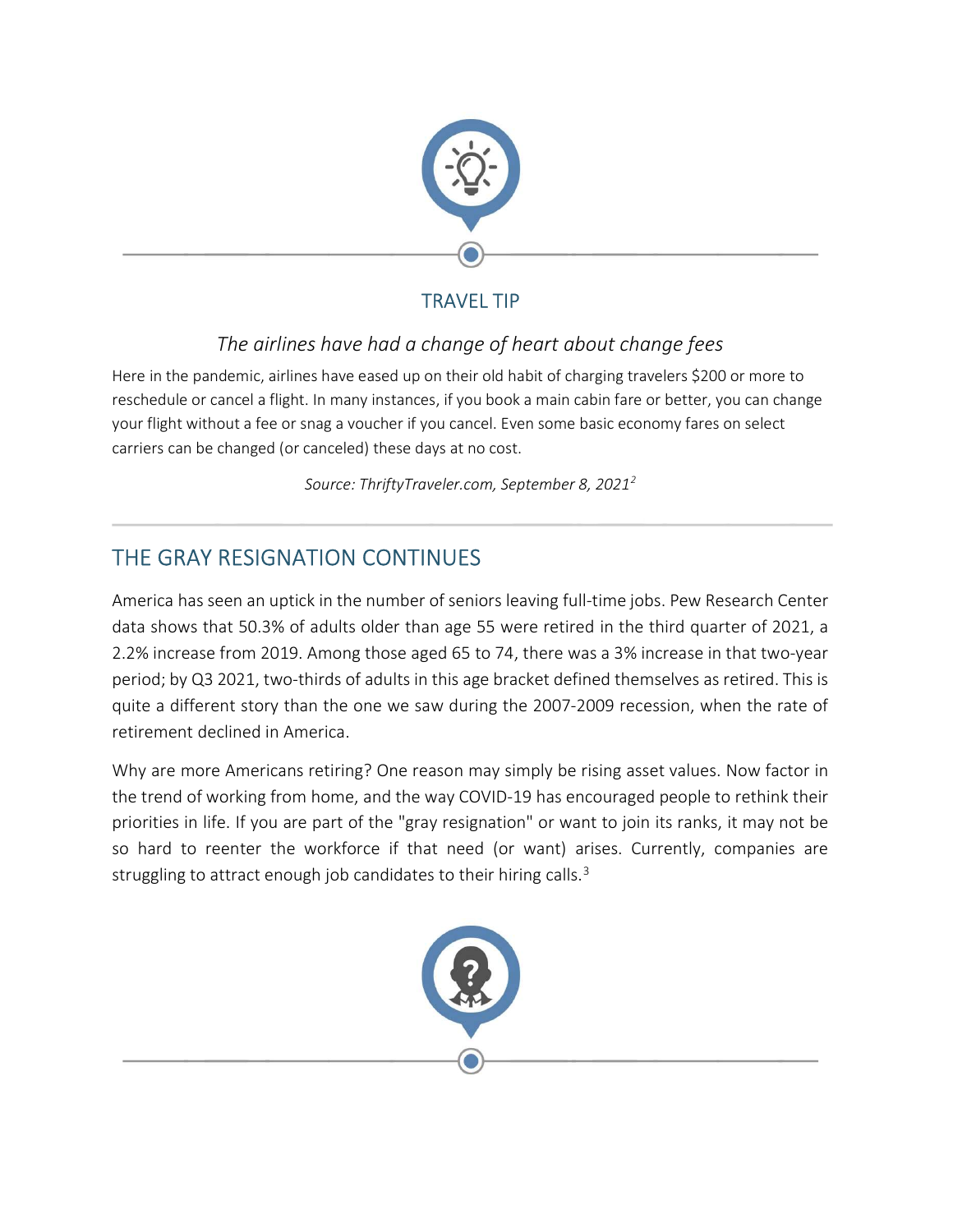#### DID YOU KNOW?

#### Once there was a day without any news (at least in the U.K.)

On the night of Good Friday, April 18, 1930, radio listeners in the United Kingdom (and Europe) found that the BBC had nothing to report. At 8:45pm, the time of the regular evening news broadcast, an announcer took to the air and simply stated, "There is no news." Fifteen minutes of piano music filled out the rest of the segment.<sup>4</sup>

### ON THE BRIGHT SIDE

About \$12.7 billion in federal education loan debt was forgiven in 2021, some of it previously owed by Gen Xers and baby boomers.<sup>5</sup>



#### BRAIN TEASER

How can you change the word "hard" to the word "soft" in five steps? You can only change one letter at a time, and each step must leave you with a real word.

STUMPED? CALL RON FOR THE ANSWER!

#### Ron D. Richards may be reached at 208.855.0304 or ron@cir1daho.com

Ron Richards is a Registered Representative Securities offered through Cambridge Investment Research, Inc., a Broker/Dealer, Member FINRA/SIPC. Investment Advisor Representative Cambridge Investment Research Advisors, Inc., a Registered Investment Advisor. 439 E Shore Drive, Ste #200 Eagle, ID 83616

This material was prepared by MarketingPro, Inc., and does not necessarily represent the views of the presenting party, nor their affiliates. This information has been derived from sources believed to be accurate. The publisher is not engaged in rendering legal, accounting or other professional services. If assistance is needed, the reader is advised to engage the services of a competent professional. This information should not be construed as investment, tax or legal advice and may not be relied on for the purpose of avoiding any Federal tax penalty.

CITATIONS. 1 - USA TODAY, December 17, 2021 2 - Thrifty Traveler, September 8, 2021 3 - Nasdaq.com, December 21, 2021